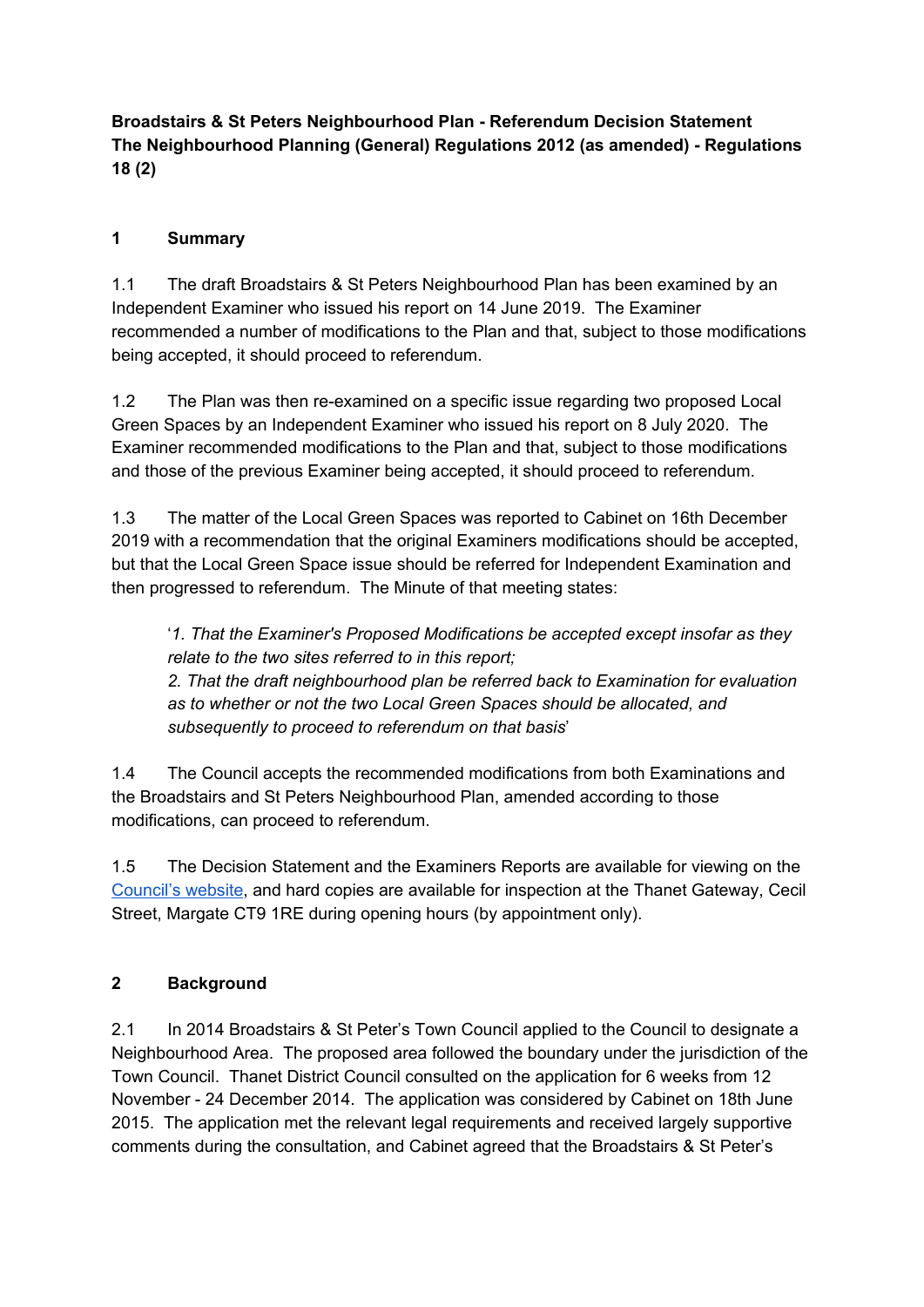Neighbourhood Area be designated under the Neighbourhood Planning (General Regulations 2012 (as amended) - Regulation 7 (1).

2.2 Broadstairs & St Peter's Town Council undertook the pre-submission consultation of its Neighbourhood Plan between 30th July and 17th September 2018, in accordance with (the Neighbourhood Plan) Regulation 14. This included notification to the Schedule 1 Consultation Bodies.

2.3 A Submission Draft Neighbourhood Plan was submitted by the Town Council to Thanet District Council on 7 November 2018 in accordance with Regulation 15. The Submission Plan was publicised by the District Council and representations were invited from the public and other stakeholders between 23rd November 2018 to 18 January 2019 in accordance with Regulation 16. The representations received were forwarded to the appointed Examiner.

2.4 The Council, in agreement with the Town Council, appointed Derek Stebbing BA(Hons), Dip E.P, MRTPI as Independent Examiner to undertake the independent Examination as to whether the Neighbourhood Plan meets the basic conditions set out in paragraph 8(2) Schedule 4B of the Town and Country Planning Act 1990. The examination took place between April and June 2019 in the form of written representations. The Examiner published his final report on 14 June 2019. The Report recommends that the Neighbourhood Plan, subject to modifications set out in the Report, will meet the Basic Conditions and other legal requirements and should proceed to referendum.

# **3 Decisions and Reasons**

3.1 The Council considered the recommendations and also whether any modifications needed to be made to the plan for it to meet the 'Basic Conditions'. The Council supported the vast majority of provisions of the draft Neighbourhood Plan and the Examiners recommendations.

3.2 However the Council was of the view that two of the proposed areas of Local Green Space did not meet the criteria set out in the National Planning Policy Framework and should not form part of the Neighbourhood Plan. The Council carried out a consultation proposing Modifications to the Neighbourhood Plan removing the two proposed Local Green Spaces. This matter was then referred for further Independent Examination.

3.3 The Council, in agreement with the Town Council, appointed Terrence Kemmann-Lane JP DipTP FRTPI MCMI as Independent Examiner to carry out the Examination of the proposed modifications to the Broadstairs & St Peters Neighbourhood Plan. The examination took place between April and July 2020 in the form of written representations. The Examiner published his final report on 8 July 2020. The Examiner recommended modifications to the Plan and that, subject to those modifications, and the modifications proposed by the original Examiner, it should proceed to referendum.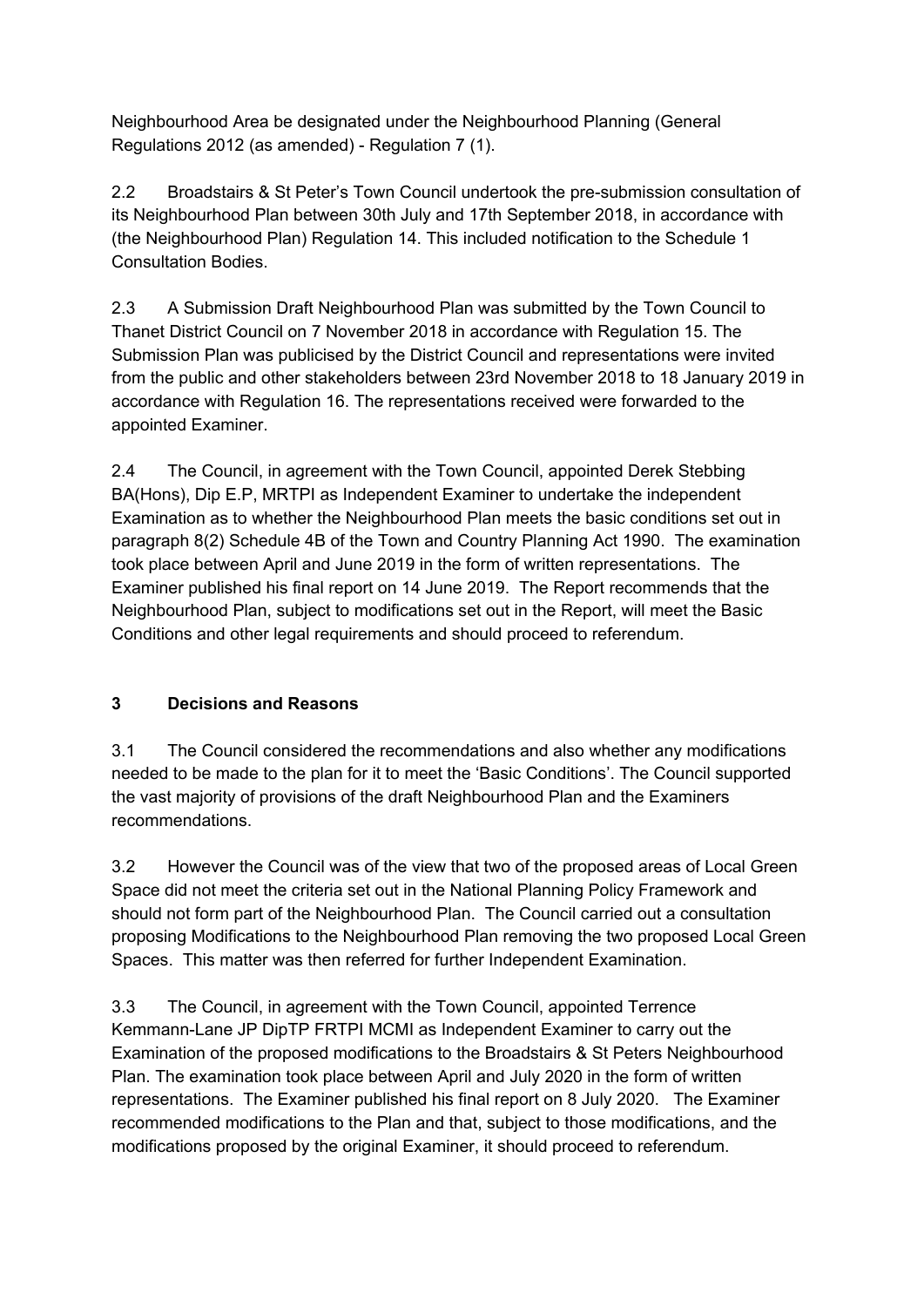3.4 The Council considers that the Neighbourhood Plan, as amended by both sets of modifications (set out in Appendix 1), meets the legal requirements of the Neighbourhood Planning (General) Regulations 2012 and meets the Basic Conditions set out in paragraph 8(2) of Schedule 4B to the Town and Country Planning Act 1990 and can therefore proceed to referendum. The Basic Conditions are:

- Have regard to national policy and guidance from the Secretary of State
- Contribute to sustainable development
- Have general conformity with the strategic policies of the development plan for the area or any part of that area
- Doesn't breach or is otherwise compatible with EU obligations this includes the SEA Directive of 2001/42/EC.

3.5 The Council consider the impacts from the Neighbourhood Plan are contained within the Broadstairs & St Peter's Neighbourhood Area and agree with the conclusions of both Examiners, that there is no reason to extend the Neighbourhood Plan Area for the purpose of holding a referendum.

3.6 A referendum will be held on 6th May 2021 with the question (in accordance with the Neighbourhood Planning (Referendums) Regulations 2012): '*Do you want Thanet District Council to use the neighbourhood plan for Broadstairs & St Peter's to help it decide planning applications in the neighbourhood area*?'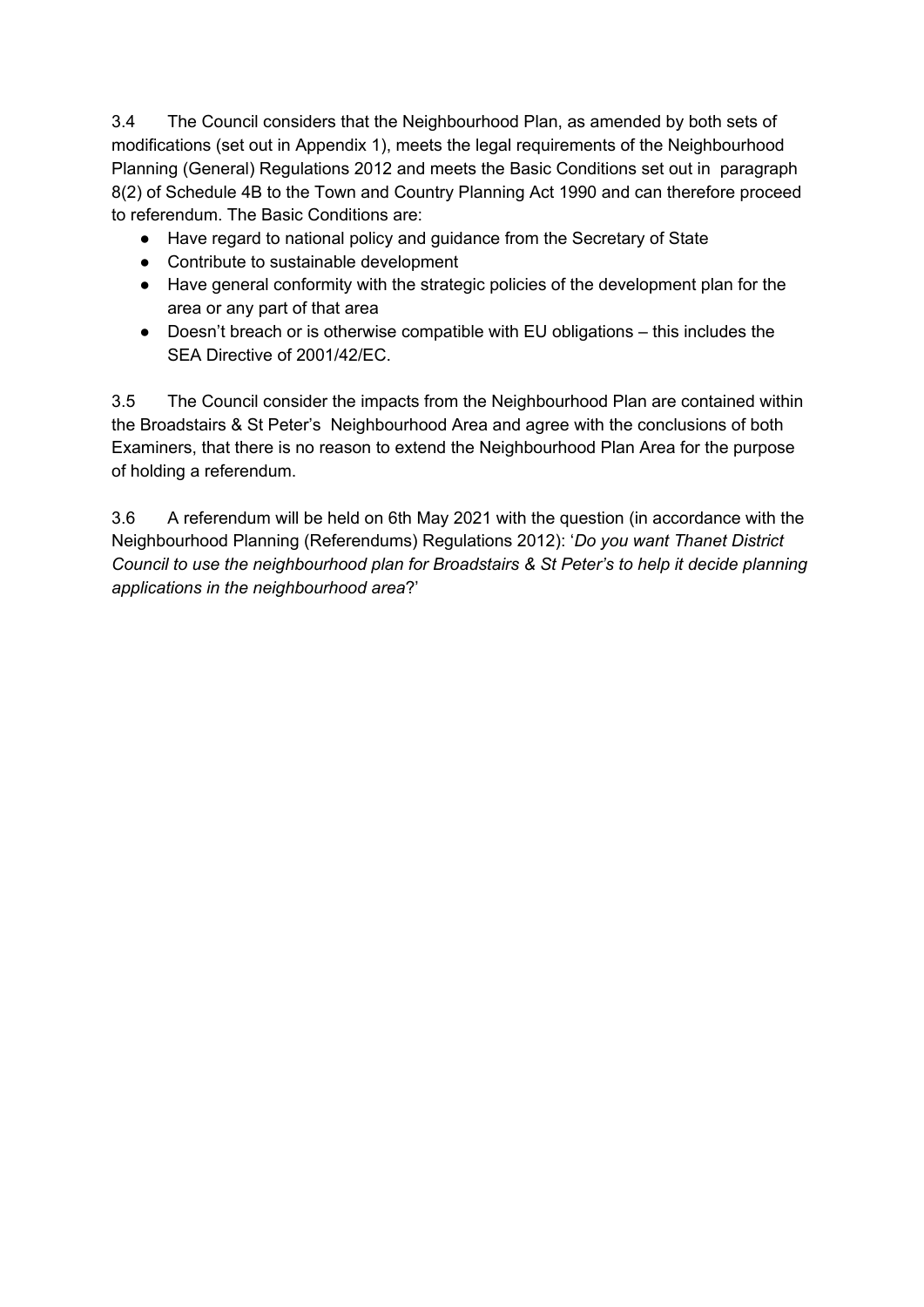## **Appendix 1 - Examiner's Recommended Modifications to the Broadstairs & St Peters Neighbourhood Plan**

**Modifications from June 2019 Report**

| <b>Proposed</b><br>modification<br>number<br>(PM) | Page no/<br>other<br>referenc<br>е | <b>Modification</b>                                                                                                                                                                                                                                                                            |  |
|---------------------------------------------------|------------------------------------|------------------------------------------------------------------------------------------------------------------------------------------------------------------------------------------------------------------------------------------------------------------------------------------------|--|
| PM <sub>1</sub>                                   | Page 5                             | <b>Planning Policy Framework</b>                                                                                                                                                                                                                                                               |  |
|                                                   |                                    | Third paragraph. Delete second sentence and replace with the<br>following two sentences:                                                                                                                                                                                                       |  |
|                                                   |                                    | "For the Broadstairs & St. Peter's area, this is the Adopted<br>Thanet Local Plan 2006. It is also desirable, where<br>practicable, to seek to align the Neighbourhood Plan with an<br>emerging Local Plan, which in this case is the emerging<br>Thanet Local Plan for the period 2011-2031." |  |
| PM <sub>2</sub>                                   | Page 14                            | Policy BSP1 (The 'Green Wedge')                                                                                                                                                                                                                                                                |  |
|                                                   |                                    | Replace "will not be permitted" in the second paragraph of this<br>policy with "will not be supported".                                                                                                                                                                                        |  |
| PM <sub>3</sub>                                   | Page 16                            | Policy BSP2 (Important Views and Vistas)                                                                                                                                                                                                                                                       |  |
|                                                   |                                    | Amend the first sentence of the policy to read:                                                                                                                                                                                                                                                |  |
|                                                   |                                    | "Development proposals should respect and not detract from<br>the views and vistas shown on Map 4 and listed at Appendix<br>$6)$ ."                                                                                                                                                            |  |
|                                                   |                                    | Replace Map 4 with a larger-scale map identifying each important<br>view and vista with a numeric or alphabetic reference (which<br>should be linked to Appendix 6).                                                                                                                           |  |
|                                                   |                                    | Add new Appendix 6 to list the important views and vistas with an<br>appropriate description $-$ as shown by the examples noted at<br>paragraph 4.13 in this report.                                                                                                                           |  |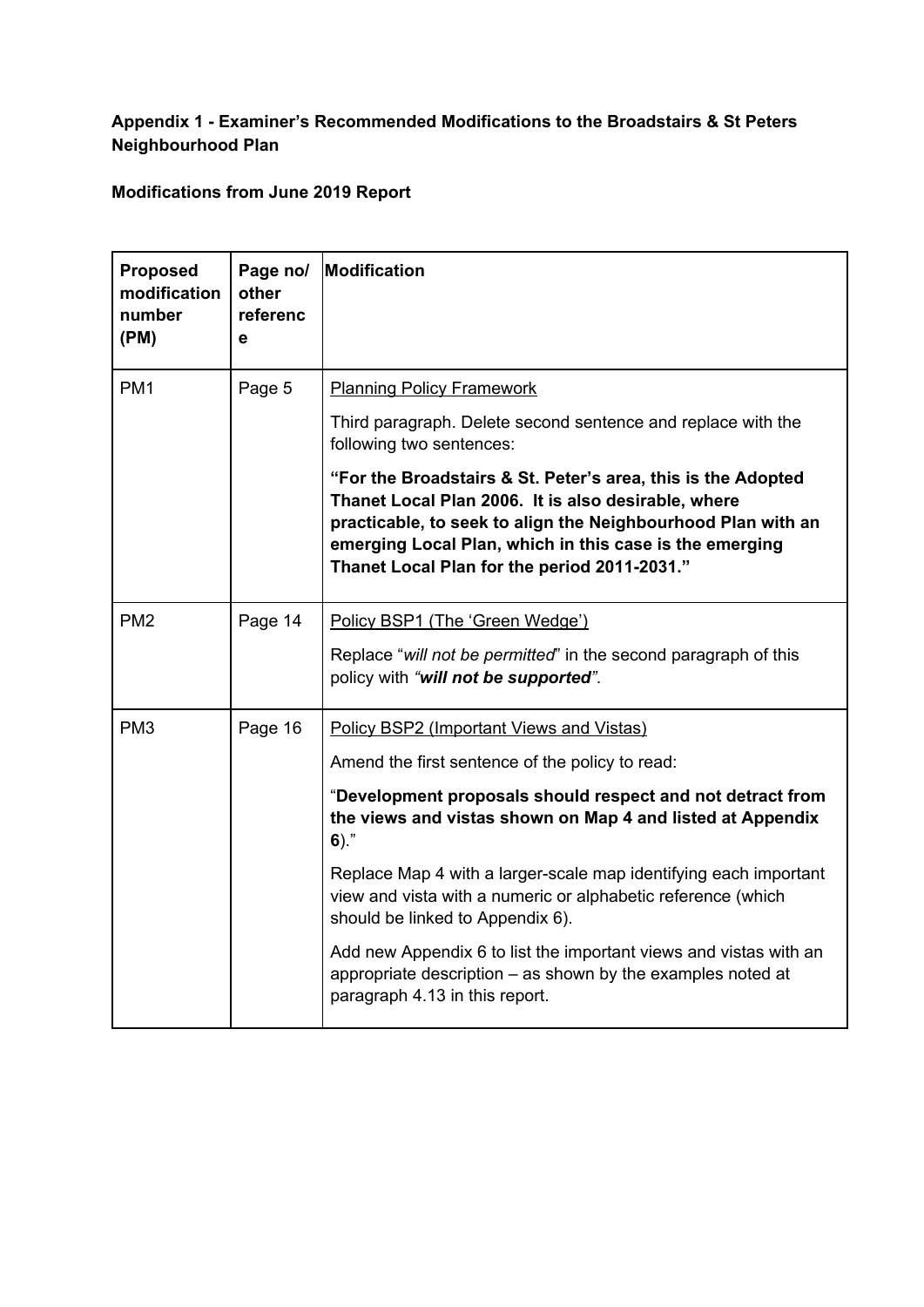| PM <sub>4</sub> | Page 17 | Policy BSP3 (Protecting and Providing Important Trees)                                                                                                                                                                                                                                                  |
|-----------------|---------|---------------------------------------------------------------------------------------------------------------------------------------------------------------------------------------------------------------------------------------------------------------------------------------------------------|
|                 |         | Amend first sentence of policy to read:                                                                                                                                                                                                                                                                 |
|                 |         | "Proposals for new development which would have<br>an adverse impact on protected trees and other<br>significant trees in the Plan area will not be<br>supported."                                                                                                                                      |
| PM <sub>5</sub> | Page 43 | Appendix 1 - Design Guidelines for Seafront Character<br><b>Zones</b>                                                                                                                                                                                                                                   |
|                 |         | Add footnote to this Appendix to read:                                                                                                                                                                                                                                                                  |
|                 |         | "Development proposals should also safeguard and<br>protect the surviving heritage assets, including<br>those dating from the First World War and Second<br>World War, that are identified in the Kent Historic<br><b>Environment Record as falling within the Seafront</b><br><b>Character Zones."</b> |
| PM <sub>6</sub> | Page 21 | Policy BSP5 (Designation of Local Green Spaces (LGS))                                                                                                                                                                                                                                                   |
|                 |         | Add new Map 6 (with subsequent Maps in the Plan to be<br>re-numbered Map 7 etc.) to show the location within the<br>Plan area of each of the 18 Local Green Spaces listed at<br>Appendix 2.                                                                                                             |
|                 |         | Amend the first paragraph of the policy text to read:                                                                                                                                                                                                                                                   |
|                 |         | "The sites shown on Map 6 and listed at Appendix 2<br>are designated as Local Green Spaces to the end of<br>the Plan period.*"                                                                                                                                                                          |
|                 |         | Amend footnote to read:                                                                                                                                                                                                                                                                                 |
|                 |         | "* Detailed maps of the Local Green Spaces can be<br>found on the Town Council web-site."                                                                                                                                                                                                               |
|                 |         |                                                                                                                                                                                                                                                                                                         |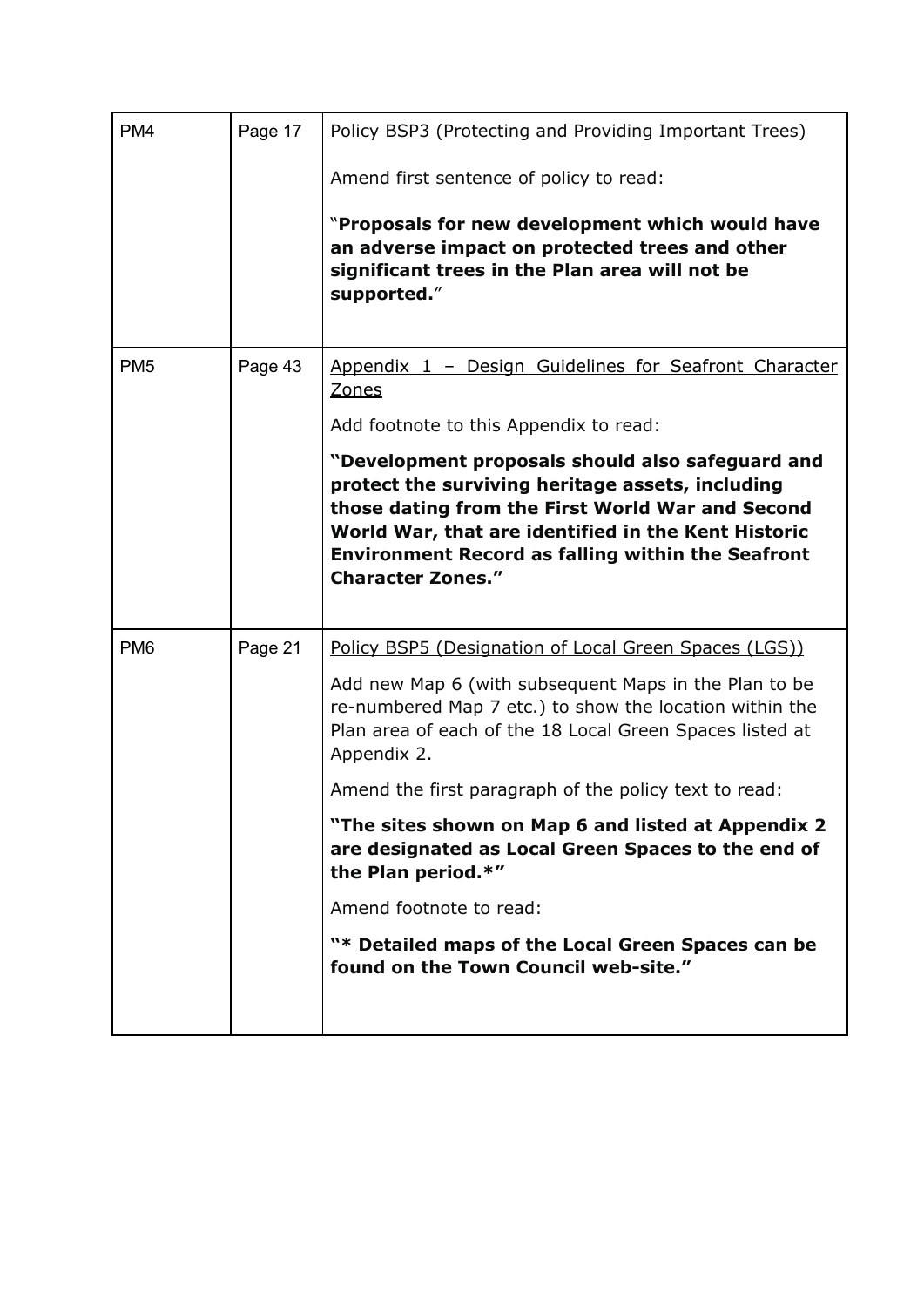| PM7             | Page 22 | Policy BSP6 (Sustaining Community Facilities)                                                                                                                                                                                                                                                                                                                                                             |  |
|-----------------|---------|-----------------------------------------------------------------------------------------------------------------------------------------------------------------------------------------------------------------------------------------------------------------------------------------------------------------------------------------------------------------------------------------------------------|--|
|                 |         | Amend the text of the second paragraph of the policy<br>wording to read:                                                                                                                                                                                                                                                                                                                                  |  |
|                 |         | "Where it is identified that an existing community"<br>facility is no longer viable, then planning<br>applications for the redevelopment of such facilities<br>will be supported where the proposals include the<br>provision of new or replacement community<br>facilities, in order to sustain the continued provision<br>of such facilities either on their existing site or at a<br>nearby location." |  |
| PM <sub>8</sub> | Page 26 | Policy BSP7 (Areas of High Townscape Value)                                                                                                                                                                                                                                                                                                                                                               |  |
|                 |         | Replace the word "allowed" in the third line of policy text with the<br>word "supported".                                                                                                                                                                                                                                                                                                                 |  |
| PM <sub>9</sub> | Page 27 | Policy BSP8 (Local Heritage Assets)                                                                                                                                                                                                                                                                                                                                                                       |  |
|                 |         | Replace existing policy text with the following text:                                                                                                                                                                                                                                                                                                                                                     |  |
|                 |         | "Proposals for development which would result in<br>the loss of existing buildings or structures on the<br>local list of heritage assets will not be supported.                                                                                                                                                                                                                                           |  |
|                 |         | Alterations, extensions or other development which<br>would adversely affect the appearance or setting of<br>such buildings or structures will also not be<br>supported.                                                                                                                                                                                                                                  |  |
|                 |         | The current list of Local Heritage Assets is at<br>Appendix 4, and any amendments to this list will be<br>included as part of a review of the Plan."                                                                                                                                                                                                                                                      |  |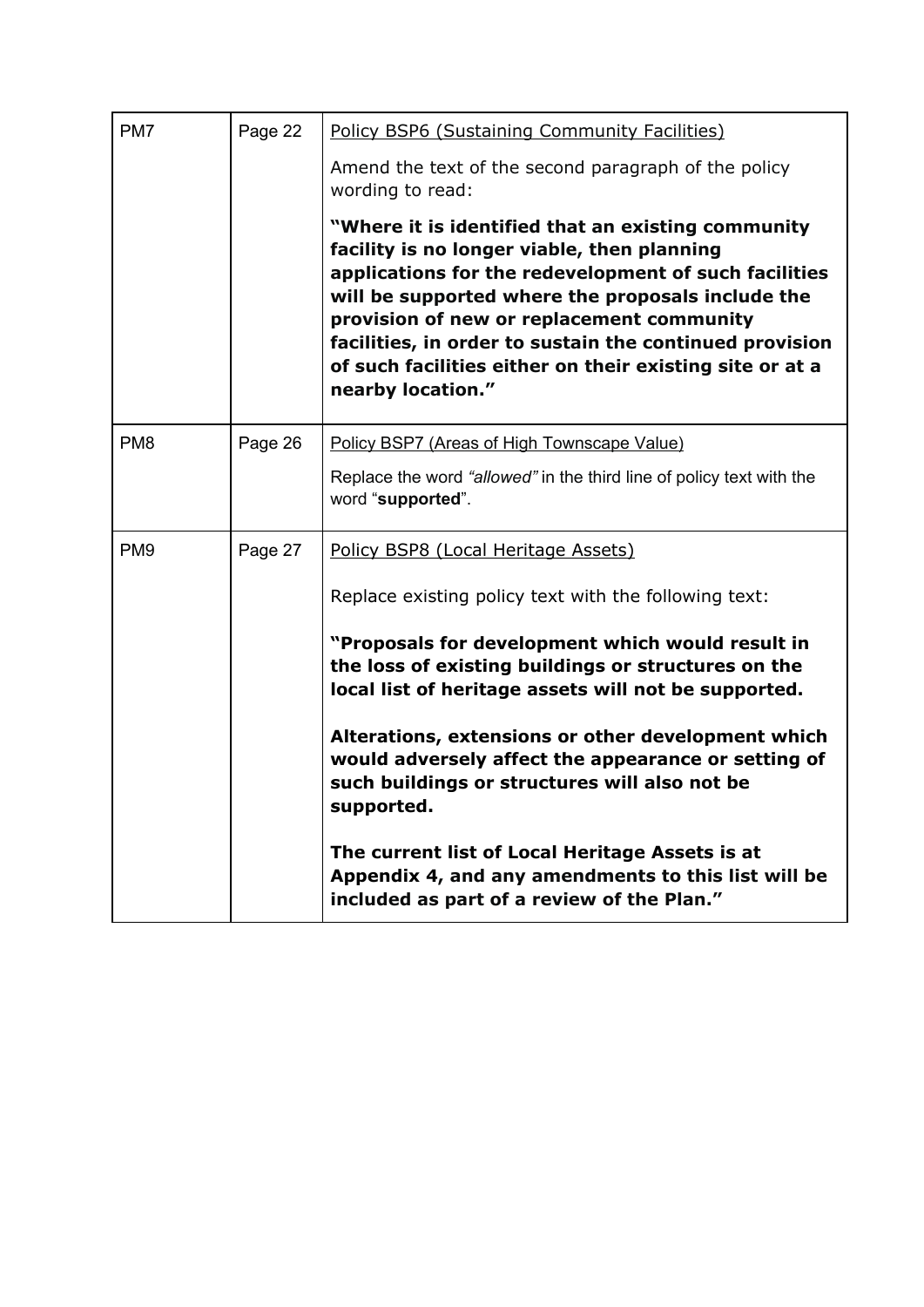| <b>PM10</b><br>Page 28 |         | Policy BSP9 (Design in Broadstairs & St. Peter's)                                                                                                                                                                                                                                                                                                                                          |  |  |  |  |
|------------------------|---------|--------------------------------------------------------------------------------------------------------------------------------------------------------------------------------------------------------------------------------------------------------------------------------------------------------------------------------------------------------------------------------------------|--|--|--|--|
|                        |         | Replace existing policy text with the following text:                                                                                                                                                                                                                                                                                                                                      |  |  |  |  |
|                        |         | "Development proposals that conserve and enhance<br>the local character and sense of identity of the Plan<br>area will be encouraged. Proposals should take<br>account of the Design Guidelines set out at Appendix<br>5. Proposals which demonstrate that they reflect<br>the design characteristics of the area and have<br>taken account of the Design Guidelines will be<br>supported. |  |  |  |  |
|                        |         | Proposals for larger-scale developments will need to<br>include a design statement setting out how the<br>proposals meet the Design Guidelines."                                                                                                                                                                                                                                           |  |  |  |  |
|                        |         | Add new footnote below Policy, as follows:<br>"Larger-scale developments are defined as<br>developments of 10 or more new dwellings or over<br>1,000sq. m. of new commercial, retail or business<br>floorspace."                                                                                                                                                                           |  |  |  |  |
| <b>PM11</b>            | Page 32 | Policy BSP10 (Shopping Areas)                                                                                                                                                                                                                                                                                                                                                              |  |  |  |  |
|                        |         | Amend Class B1 entry within second paragraph of policy<br>text to read:<br>"Class B1 (a) (USE AS AN OFFICE)"                                                                                                                                                                                                                                                                               |  |  |  |  |
| <b>PM12</b>            | Page 34 | Policy BSP12 (High-Speed Internet Access)                                                                                                                                                                                                                                                                                                                                                  |  |  |  |  |
|                        |         | Amend title of Policy to read:<br>"Full Fibre Broadband Connections"                                                                                                                                                                                                                                                                                                                       |  |  |  |  |
|                        |         | Amend text of Policy to read:<br>"All new residential and commercial development<br>within the Plan area should include the necessary<br>infrastructure to allow full fibre broadband<br>connections upon the completion of the<br>development."                                                                                                                                           |  |  |  |  |
| <b>PM13</b>            | Page 34 | Policy BSP13 (Live-work Space)                                                                                                                                                                                                                                                                                                                                                             |  |  |  |  |
|                        |         | Replace the word "compromising" in the second line of<br>Policy text with "comprising".                                                                                                                                                                                                                                                                                                    |  |  |  |  |